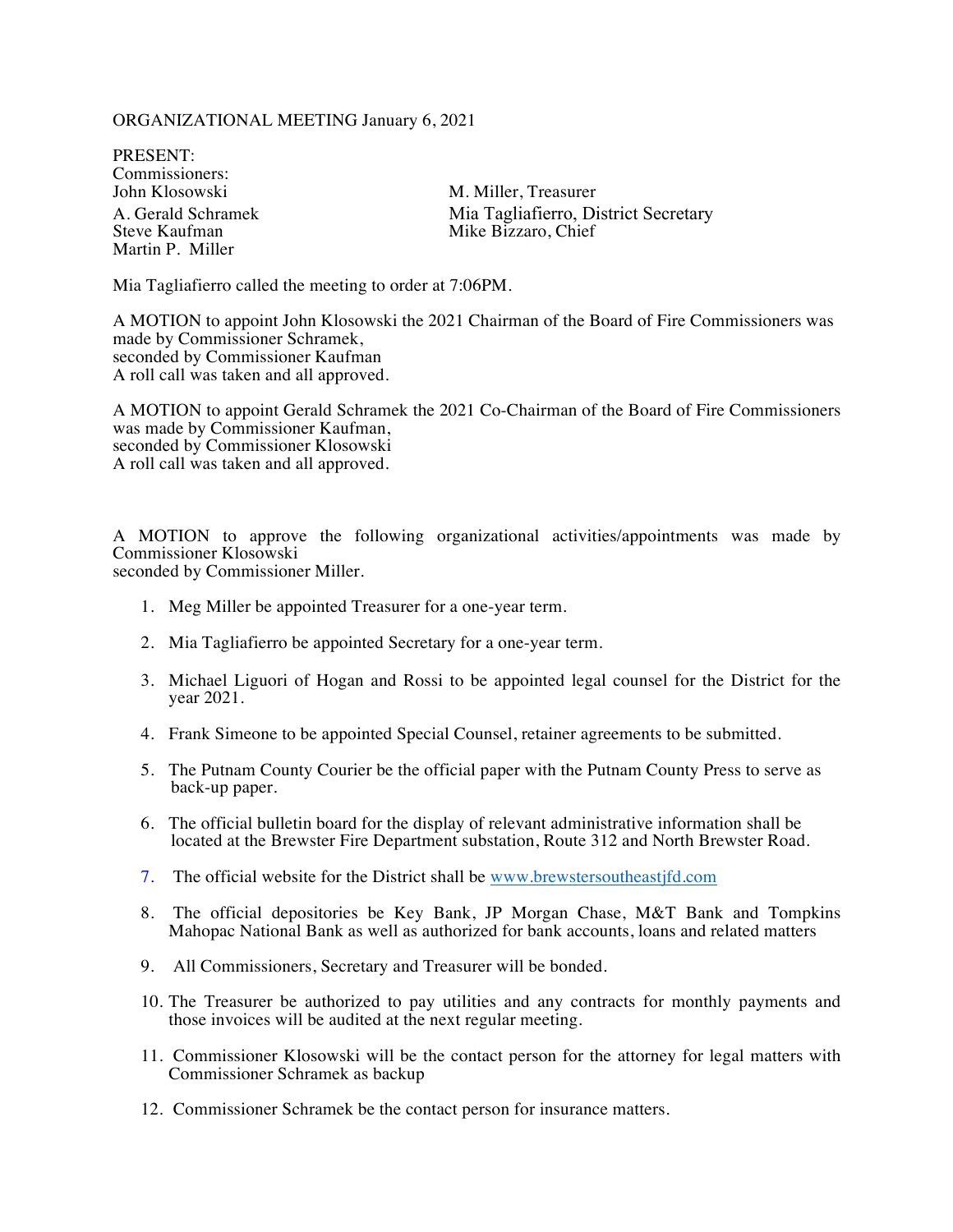- 13. Commissioner Kaufman and Commissioner Klosowski will serve as the authorized representatives of the Board of Fire Commissioners as liaisons for the Awards Program.
- 14. All contracts will be signed by the Chairman and/or Co-Chairman and District Secretary.
- 15. Meg Miller to serve as the Public Information Officer for the District for 2021.
- 16. The monthly meeting of the Brewster-Southeast Joint Fire District will be held at 7:00 pm on the second Wednesday of every month with the year-end meeting to be held on December  $29<sup>th</sup>$ ,  $2021$ . A Notice of the same to be published on the District website as well as the bulletin board.
- 17. World Insurance and VFIS are the District insurance companies.
- 18. The District physician is TEK Occupational.
- 19. Frank Beccera is the District PIO/Photographer (as noted in District Social Media policy).
- 20. The Board authorizes membership in association of Fire Districts, FASNY and NFPA.
- 21. The Board set the following salaries:

Mechanic/Maintenance: \$50/hr

District Secretary: \$4000/year

Treasurer: \$13,000.00

Chiefs' Secretary wage \$15.00 per hour.

A roll call was taken and all present approved.

Chairman John Klosowski reviewed appointments made to the standing committees of the Fire District. All commissioners present approved.

| <b>Committee</b>                 | Primary                                     | <b>Back-Up</b>               |
|----------------------------------|---------------------------------------------|------------------------------|
| Computer/Communications/Radios   | <b>Commissioner Clair</b>                   | <b>Commissioner Miller</b>   |
| Facilities                       | Commissioner Klosowski                      | <b>Commissioner Clair</b>    |
| Fire and EMS Equipment           | Commissioner Klosowski                      | <b>Commissioner Clair</b>    |
| Fire Roads                       | <b>Commissioner Kaufman</b>                 | <b>Commissioner Miller</b>   |
| Fire Preventions                 | Commissioner Clair                          | Commissioner Miller          |
| <b>Insurance Claims/VFBL</b>     | <b>Commissioner Schramek</b>                | Commissioner Klosowski       |
| Legal Contact/Reports            | Commissioner Klosowski                      | <b>Commissioner Schramek</b> |
| <b>LOSAP</b>                     | <b>Commissioner Kaufman</b>                 | Commissioner Klosowski       |
| <b>OSHA</b> Mandates             | <b>Commissioner Clair</b>                   | <b>Commissioner Miller</b>   |
| Vehicle Maintenance              | <b>Commissioner Clair</b>                   | Commissioner Klosowski       |
| <b>Recruitment and Retention</b> | Commissioner Miller                         | Commissioner Kaufman         |
| Chief's Reports                  | Chief Bizzaro, 1 <sub>s</sub> Asst. Chief   |                              |
|                                  | Michael Miller, 2 <sup>nd</sup> Asst. Chief |                              |
|                                  | Giammbatisto                                |                              |